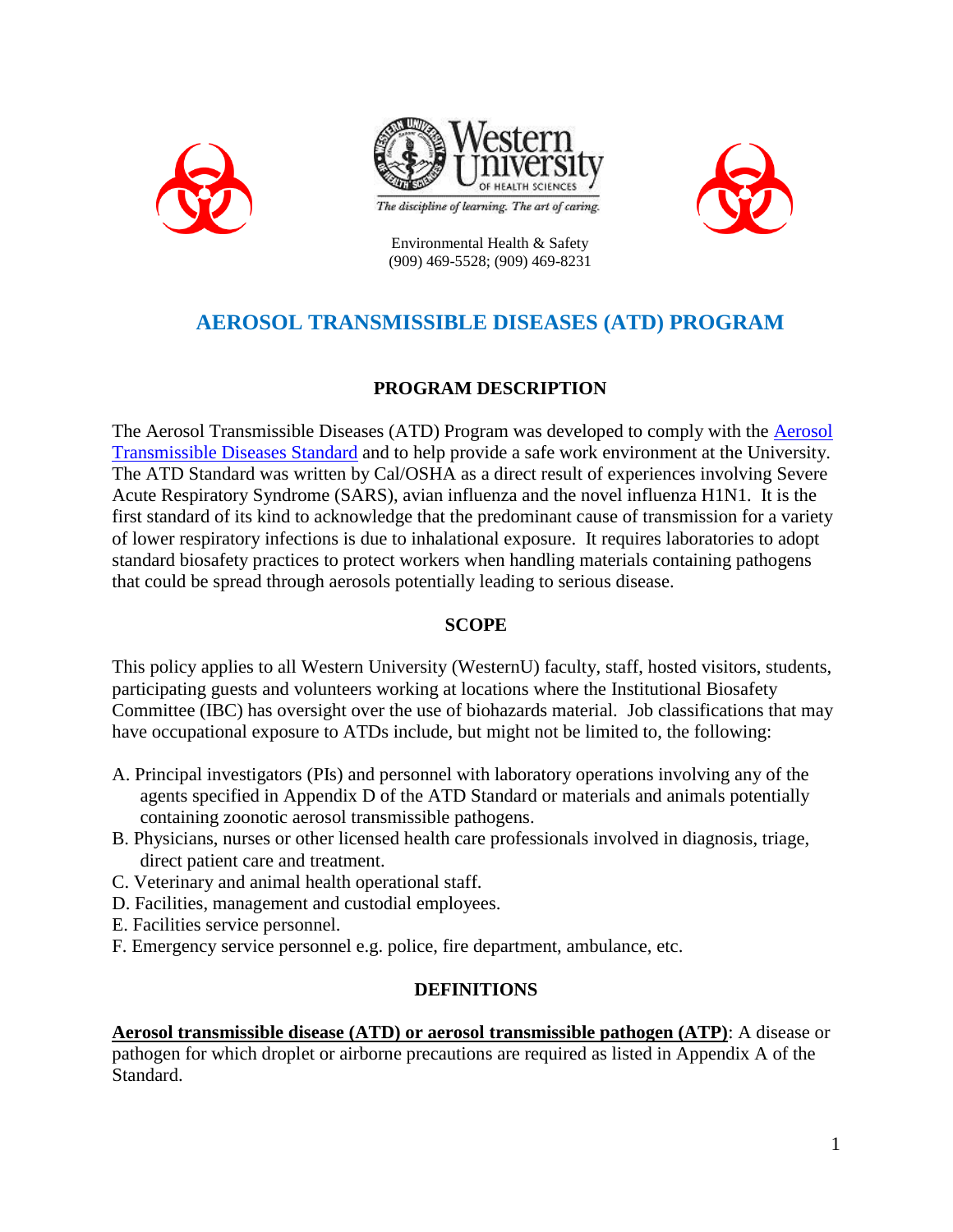**Aerosol transmissible pathogen – laboratory (ATP-L):** A pathogen that meets one of the following criteria:

- 1. The pathogen appears on the list in Appendix D of the Standard.
- 2. The [Biosafety in Microbiological and Biomedical Laboratories](http://www.westernu.edu/bin/research/bmbl.pdf) (BMBL) recommends biosafety level 3 or above for the pathogen.
- 3. The Biological Safety Officer recommends biosafety level 3 or above for the pathogen.
- 4. The pathogen is a novel or unknown pathogen.

**Airborne infectious disease (AirID):** Either (1) an ATD transmitted through dissemination of airborne droplet nuclei, small particle aerosols or dust particles containing the disease agent for which airborne infection isolation (AII) is recommended by the Centers for Disease Control (CDC) or the California Department of Public Health (CDPH) as listed in Appendix A of the Standard, or (2) a disease process caused by a novel or unknown pathogen for which there is no evidence to rule out with reasonable certainty the possibility that the pathogen is transmissible through dissemination of airborne droplet nuclei, small particle aerosols or dust particles containing the novel or unknown pathogen.

**Airborne infectious pathogen (AirP):** Either (1) an ATP transmitted through dissemination of airborne droplet nuclei, small particle aerosols or dust particles containing the infectious agent for which AII is recommended by the CDC or CDPH as listed in Appendix A of the Standard, or (2) a novel or unknown pathogen for which there is no evidence to rule out with reasonable certainty the possibility that the agent is transmissible through dissemination of airborne droplet nuclei, small particle aerosols or dust particles containing the novel or unknown pathogen.

**Alert:** A public announcement or notification by a local health officer, the State of California or a federal agency regarding a detected zoonotic ATP hazard. This notification may be issued for a species or type of animal and/or a geographic area.

**Animal Biosafety Level 3 (ABSL-3):** An animal housing facility that complies with the criteria for work practices, safety equipment and facility design and construction as recommended by the CDC in [BMBL](http://www.westernu.edu/bin/research/bmbl.pdf) for work with laboratory animals infected with indigenous or exotic agents, agents that present a potential for aerosol transmission and agents causing serious or potentially lethal disease.

**Animals infected with zoonotic ATPs:** Animals that (1) have been diagnosed with a zoonotic ATP through recognized testing methods or (2) meet the clinical definition of a suspected case of infection with a zoonotic ATP or (3) have been identified by the California Department of Food and Agriculture (CDFA), California Department of Fish and Game (CDFG), United States Department of Agriculture (USDA) or the United States Department of the Interior (USDOI) as requiring isolation, quarantine or destruction du tot suspected or confirmed infection.

**Animal waste:** Animal carcasses, excrement, contaminated litter or debris from the bodies of animals such as feathers or dander.

**Biological safety officer:** A person who is qualified by training and/or experience to evaluate hazards associated with laboratory procedures involving ATPs-L; who is knowledgeable about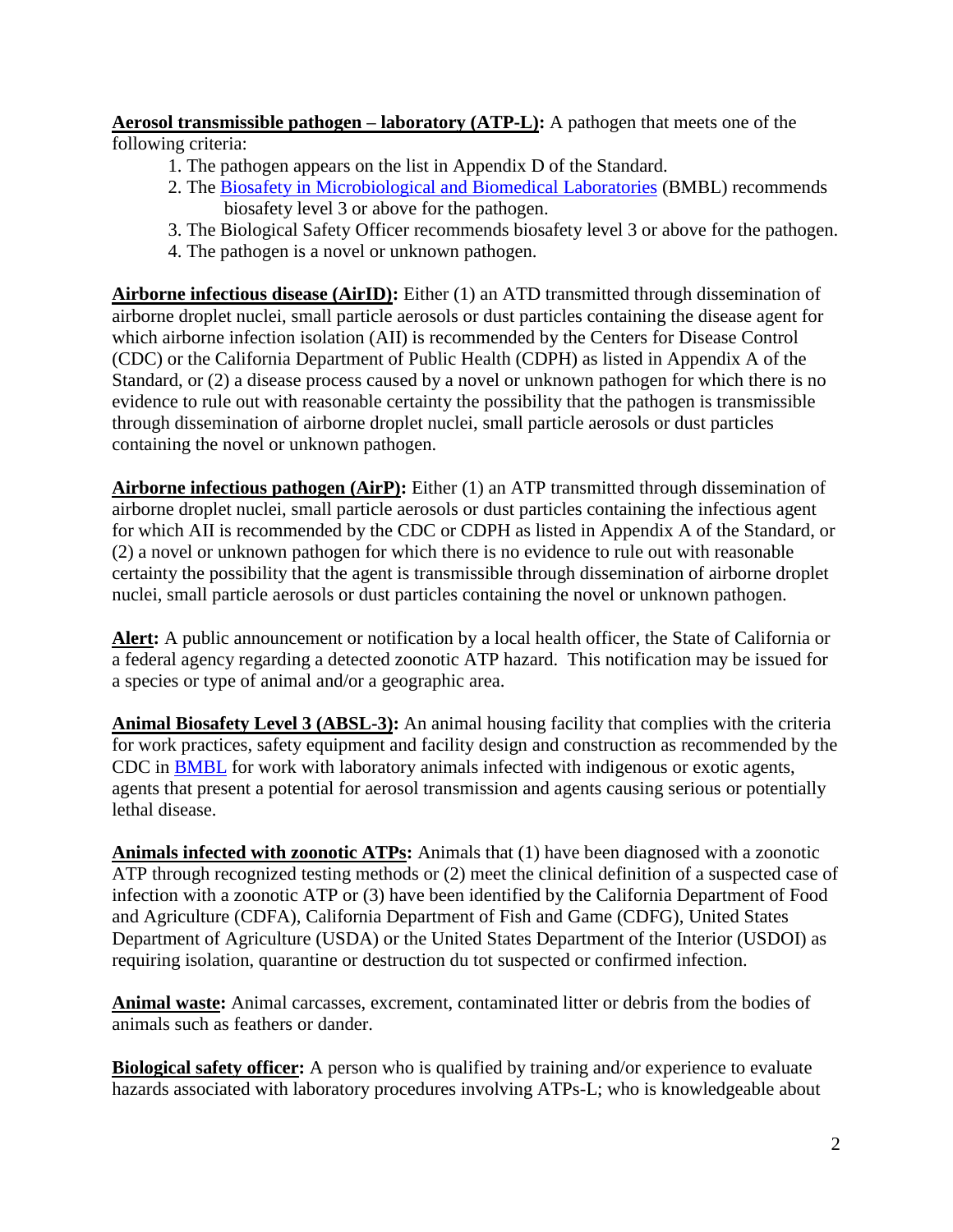the facility Exposure Control Plan; and who is authorized by the employer to establish and implement effective control measures for laboratory biological hazards.

**Biosafety level 3:** A laboratory that complies with the criteria for work practices, safety equipment and facility design and construction as recommended by the CDC in BMBL for laboratories in which work is done with indigenous or exotic agents with a potential for aerosol transmission and which may cause serious or potentially lethal infection.

[Biosafety in Microbiological and Biomedical Laboratories](http://www.westernu.edu/bin/research/bmbl.pdf) (BMBL)**:** A publication by the U.S. Department of Health and Human Services, Centers for Disease Control and Prevention (HHS Publication No. (CDC) 21-1112) that "…has become the code of practice for biosafety – the discipline addressing the safe handling and containment of infectious microorganisms and hazardous biological materials".

**Exposure Control Plan:** A plan to protect employees from aerosol transmissible pathogens by reducing occupational exposure and providing appropriate treatment and counseling for employees potentially exposed to these pathogens.

**Exposure incident:** An event in which all of the following have occurred:

- 1. An employee has been exposed to (a) an individual who is a case or suspected case of a reportable ATD or (b) to a work areas or equipment that is reasonably expected to contain ATPs associated with a reportable ATD;
- 2. The exposure occurred without the benefit of applicable exposure controls required by the Standard;
- 3. It reasonably appears from the circumstances of the exposure that transmission of disease is sufficiently likely to require medical evaluation.

**Exposure incident (laboratory):** A significant exposure to an aerosol containing an ATP-L without the benefit of applicable exposure control measures required by the Standard.

**Health care worker:** A person who works in a health care facility, service or operation or who has occupational exposure in a public health service.

**High hazard procedures:** Procedures performed on a person who is a case or suspected case of an ATD or on an animal or specimen suspected of containing an ATP-L in which the potential for being exposed to ATPs is increase due to the reasonably anticipated generation of aerosolized pathogens. Such procedures include, but are not limited to, sputum induction, bronchoscopy, aerosolized administration of pentamidine or other medications, pulmonary function testing, autopsy, and clinical, surgical and laboratory procedures that may aerosolize pathogens.

**Laboratory:** A facility or operation in a facility where the manipulation of specimens or microorganisms is performed for the purpose of diagnosing disease or identifying disease agents, conducting research or experimentation on microorganisms, replicating microorganisms for distribution or related support activities for these processes.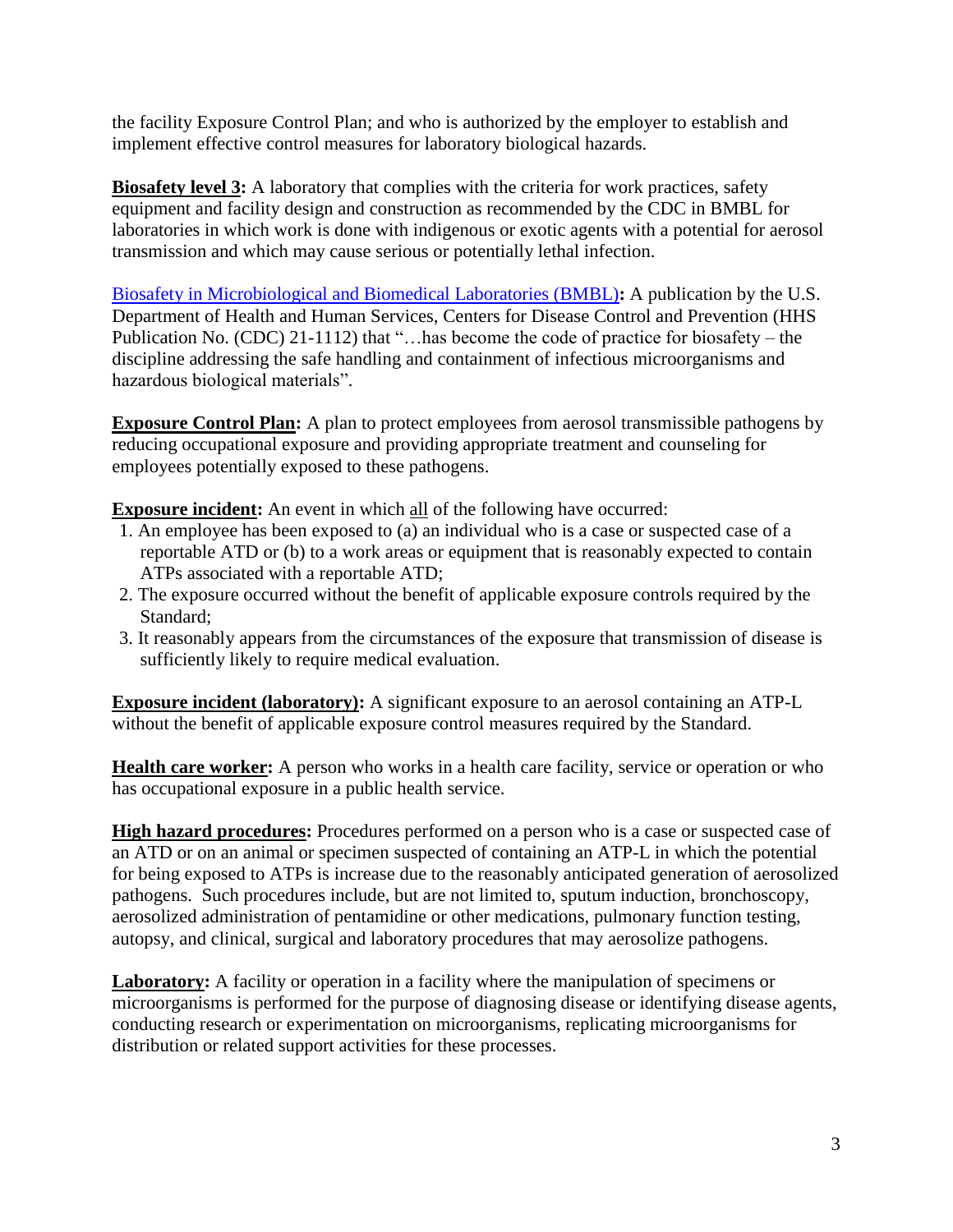**Latent TB infection (LTBI):** Infection with *Mycobacteria tuberculosis* (TB) in which bacteria are present in the body but are inactive. Persons who have LTBI but who do not have TB disease are asymptomatic, do not feel sick and cannot spread TB to other persons. They typically react positively to TB tests.

**Local health officer:** The health officer for the local jurisdiction responsible for receiving and/or sending reports of communicable disease as defined in [Title 17, CCR.](http://www.dds.ca.gov/title17/home.cfm) Note: Title 17, [§ 2500,](http://www.cdph.ca.gov/HealthInfo/Documents/Reportable_Diseases_Conditions.pdf) requires that reports be made to the local health officer for the jurisdiction where the patient resides.

**Novel or unknown ATP:** A pathogen capable of causing serious human disease meeting the following criteria:

- 1. There is credible evidence that the pathogen is transmissible to humans by aerosols AND
- 2. The disease agent is:
	- (a) a newly recognized pathogen, OR
	- (b) a newly recognized variant of a known pathogen and there is reason to believe that the variant differs significantly from the known pathogen in virulence or transmissibility, OR
	- (c) a recognized pathogen that has been recently introduced into the human population, OR
	- (d) a not yet identified pathogen.

Note: Variants of the human influenza virus that typically occur from season to season are not considered novel or unknown ATPs if they do not differ significantly in virulence or transmissibility from existing seasonal variants. Pandemic influenza strains that have not been fully characterized are novel pathogens.

**Occupational exposure:** Exposure from work activity or working conditions that is reasonably anticipated to create an elevated risk of contracting any disease caused by ATPs or ATPs-L if protective measures are not in place. In this context, "elevated" means higher than what is considered ordinary for employees having direct contact with the general public outside of the facilities, service categories and operations listed in the Standard. Whether a particular employee has occupational exposure depends on the tasks, activities and environment of the employee and, therefore, some employees of a covered employer may have no occupational exposure. For example, occupational exposure typically does not exist where a hospital employee works only in an office environment separated from patient care facilities or works only in other areas separate from those where the risk of ATD transmission, whether from patients or contaminated items, would be elevated without protective measures. It is the task of employers to identify those employees who have occupational exposure so that appropriate protective measures can be implemented to protect them as required. Employee activities that involve having contact with or being within exposure range of cases or suspected cases of ATD are always considered to cause occupation exposure. Employees working in laboratory areas in which ATPs-L are handled or reasonably anticipated to be present are also considered to have occupational exposure.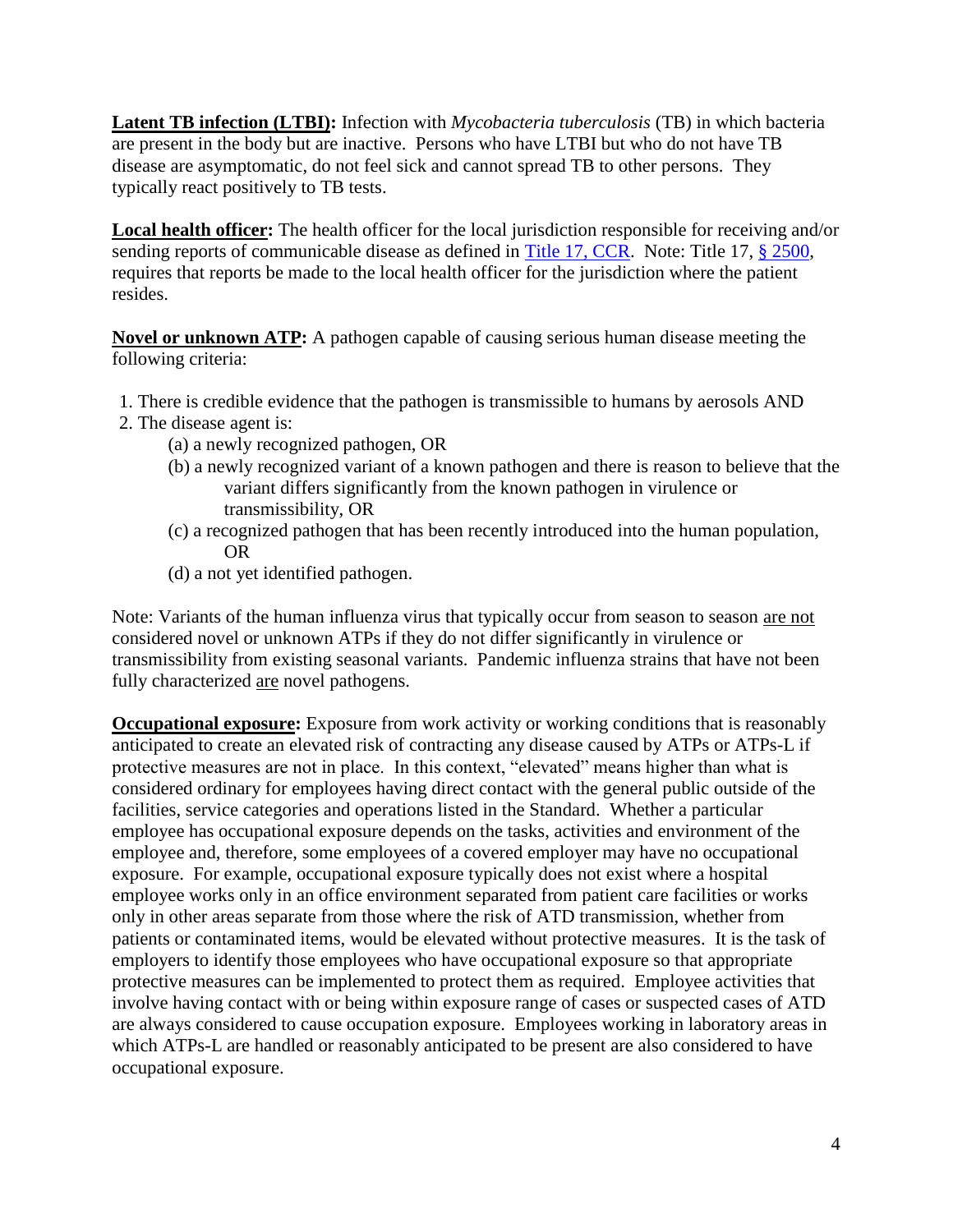**Physician or other licensed health care professional (PLHCP):** An individual whose legally permitted scope or practice (i.e., license, registration, or certification) allows him or her to independently provide, or be delegated the responsibility to provide, some or all of the health care services required by the Standard.

**Referring employer:** Any employer that operates a facility, service or operation in which there is occupational exposure and which refers AirID cases and suspected cases to other facilities. Referring facilities, services and operations do not provide diagnosis, treatment, transport, housing, isolation or management to persons requiring AII. General acute care hospitals are not referring employers. Law enforcement, corrections, public health, and other operations that provide only non-medical transport for referred cases are considered referring employers if they do not provide diagnosis, treatment, housing, isolation or management of referred cases.

**Reportable aerosol transmissible disease (RATD):** A disease or condition which a health care provider is required to report to the local health officer in accordance with [Title 17 CCR,](http://eziz.org/assets/docs/IMM-1080.pdf)  [Division 1, Chapter 4,](http://eziz.org/assets/docs/IMM-1080.pdf) and which meets the definition of an ATD.

**Respirator:** A device which has met the requirements of [Title 8 CCR 5144,](https://www.dir.ca.gov/title8/5144.html) has been designed to protect the wearer from inhalation of harmful atmospheres and has been approved by the National Institute for Occupational Safety and Health (NIOSH) for the purpose for which it is used.

**Source control measures:** The use of procedures, engineering controls and other devices or materials to minimize the spread of airborne particles and droplets from an individual who has or exhibits signs or symptoms of having an ATD, such as persistent coughing.

**Susceptible person:** A person who is at risk of acquiring an infection due to a lack of immunity as determined by a PLHCP in accordance with applicable public health guidelines.

**Suspected case:** Either of the following:

- (1) A person whom a health care provider believes, after weighing signs, symptoms, and/or laboratory evidence, to probably have a particular disease or condition listed in Appendix A of the Standard.
- (2) A person who is considered a probable case, an epidemiologically-linked case, or who has supportive laboratory findings under the most recent communicable disease surveillance case definition established by the CDC and published in the Morbidity and Mortality Weekly Report (MMWR) or its supplements as applied to a particular disease or condition listed in Appendix A of the standard.

**Tuberculosis (TB):** In humans, a disease caused primarily by the bacterium *Mycobacteria tuberculosis* (*M. tuberculosis*). Other forms of the disease are caused by *M. bovis, M. africanum* and *M. microti*.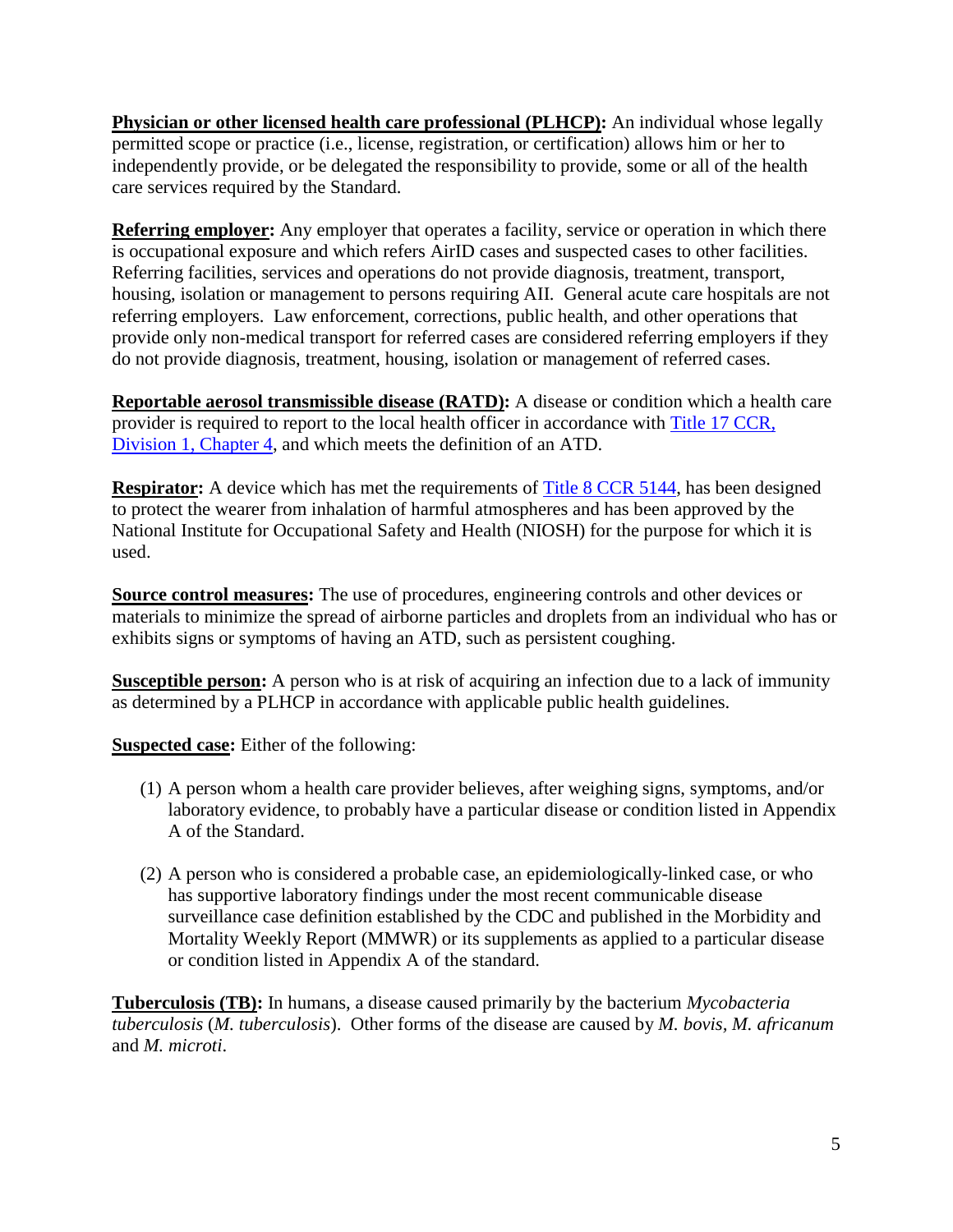**TB conversion:** A change from negative to positive as indicated by TB test results based upon current CDC or CDPH guidelines for interpretation of the TB test.

**Test for tuberculosis infection (TB test):** Any test, including the tuberculin skin test and blood assays for *M. tuberculosis* (BAMT) such as interferon gamma release assays (IGRAs), which: (1) has been approved by the Food and Drug Administration for the purpose of detecting tuberculosis infection; (2) is recommended by the CDC for testing for TB infection in the environment in which it is used; and (3) is administered, performed, analyzed and evaluated in accordance with those approvals and guidelines.

**Untreated animal products, byproducts, or wastes:** Materials derived from animals that have not been processed in a manner that will deactivate zoonotic ATPs or materials they may contain. Untreated animal products, byproducts, or wastes do not include animal carcasses or portions thereof that have passed an inspection in accordance with the standards of the USDA or CDFA and have been determined to be fit for human consumption.

**Wildlife:** Wild birds and other animals that are not domesticated, including their remains and wastes.

**Zoonotic aerosol transmissible pathogen (Zoonotic ATP):** A disease agent that is transmissible from animals to humans by aerosol and is capable of causing human disease. Zoonotic ATPs include pathogens that are classified as transmissible either by droplets or by an airborne route.

# **RESPONSIBILITIES**

# **The Institution**

All WesternU employees have the right to a safe workplace. The institution ensures compliance with applicable health, safety, and environmental laws, regulations and requirements and that activities are conducted in a manner that protects students, faculty, staff, visitors, the public, property, and the environment. WesternU is committed to excellence in health, safety and environmental performance and strives to achieve:

- Zero injuries or illnesses
- Zero environmental incidents
- Zero property loss or damage

Achieving these goals is the responsibility of everyone at WesternU. Supervisors have particular accountability and responsibility for individuals reporting to them.

# **Biosafety Officer (BSO)**

WesternU will appoint a Biosafety Officer (BSO) that is qualified by training and/or experience to evaluate hazards associated with laboratory procedures involving ATPs and ATPs-L. The BSO is authorized by the University to establish and implement effective control measures for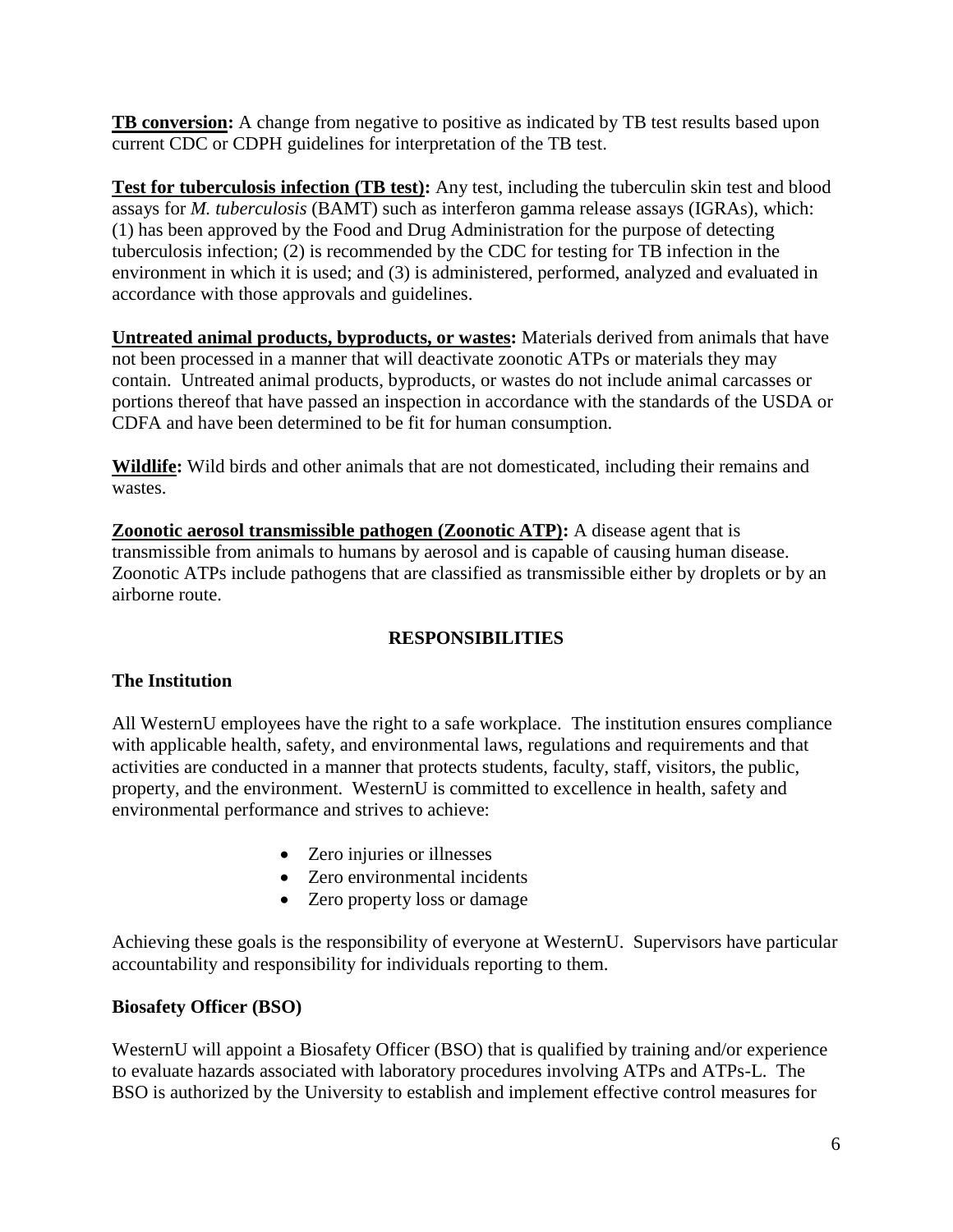laboratory biological hazards. The BSO will be knowledgeable about the facility Exposure Control Plan. A copy of the Exposure Control plan template may be found on the Biosafety [webpage.](http://www.westernu.edu/research/regulatory-affairs/research-biosafety/) Additional responsibilities of the BSO include, but may not be limited to, the following:

- (1) Perform a risk assessment in accordance with the methodology included in Section II of the BMBL for each agent and procedure involving the handling of ATPs-L.
- (2) Record/review the safe practices required for each evaluated agent/procedure in the Exposure Control Plan.
- (3) Conduct annual inspections of laboratories where ATPs-L are present to ensure compliance with established procedures.
- (4) Investigate laboratory accidents and report problems, violations, and injuries or illnesses associated with biohazardous research activities to the IBC.
- (5) Provide advice and assistance to PIs concerning containment procedures and practices, laboratory security, recommended laboratory containment equipment, rules, regulations, and other matters as may be necessary.
- (6) Provide oversight and assurance that laboratory safety containment equipment is functioning properly.

#### **Environmental Health and Safety (EH&S)**

- (1) Provide industrial hygiene and safety support for all laboratory operations.
- (2) Transport and disposes of all infectious waste in compliance with all applicable federal, state, and local ordinances.
- (3) Assists, as necessary, in the emergency response, cleanup, and decontamination of biological spills and accidents.
- (4) Provide all employees with an occupational exposure training program with material that is appropriate in content and vocabulary to the educational level, literacy, and language of the employee.

#### **Principal Investigator (PI) or Non-Laboratory Supervisor**

(1) Complete and annually update the Exposure Control Plan based on the nature of the clinical, research or other activities being performed in their facilities. The plan will remain on file in a central location within the laboratory/work place along with other relevant safety documents for all personnel to access. Records of implementation of this plan must include the name of the person conducting the review, the date the review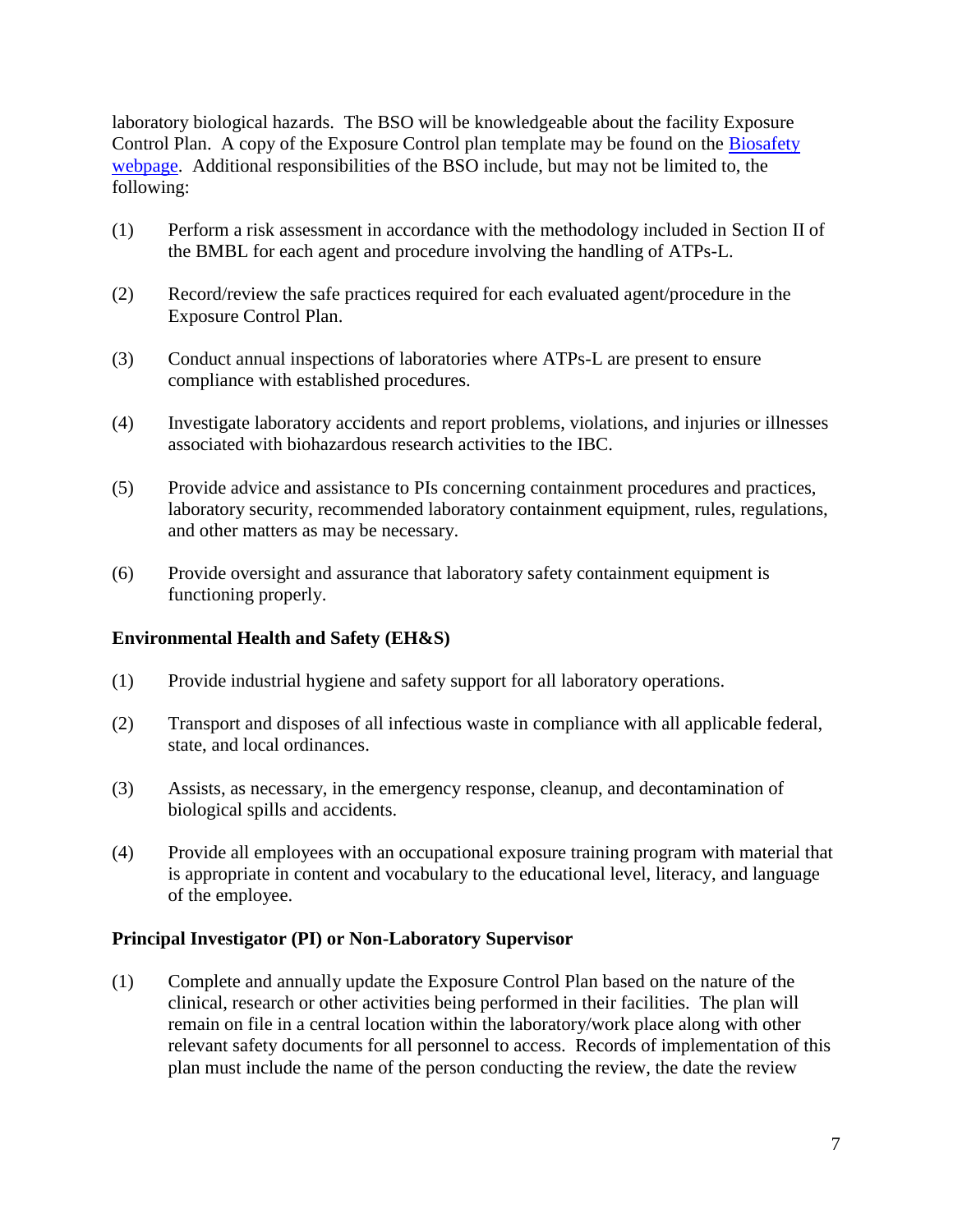was conducted and completed, the names and work areas of employees involved and a summary of the conclusions. Records must be kept for three years.

- (2) Assure that these faculty, staff, and students are referred to the Biosafety Officer for ATD training at the time of initial assignment where occupational exposure may take place and annually thereafter in addition to lab specific training.
- (3) Ensure that adequate supplies of personal protective equipment (PPE) and other necessary equipment to minimize exposure to ATPs during normal operations and emergency situations are available.
- (4) All eligible faculty, staff, or students will be offered medical services, including vaccinations for ATPs and/or ATPs-L as recommended by the Biosafety Officer and Student Employee Health Office depending on the agents used and availability of the vaccines at no cost to the employee. If the employee declines to accept the vaccination, he/she must complete and sign the "Vaccination Declination Statement" at the end of this Exposure Control Plan (Appendix 2). This signed statement will be kept in the PI/Supervisor departmental files and in the Student Employee Health Office.
- (5) The employee may choose to accept the applicable ATP/ATP-L vaccine offer(s) at any time. The vaccination must be offered to the employee at no cost.
- (6) If the vaccine is unavailable, supervisors, or their designate, must document efforts made to obtain the vaccine and inform employees of the vaccine availability status. Vaccine availability must be checked at least every 60 calendar days and employees will be notified when the vaccine is available. Records must be maintained for three years.
- (7) If an exposure to ATPs-L occurs, the PI/Non-Laboratory Supervisor will immediately report the incident to the Student Employee Health Office and notify the IBC to document which employees had significant exposures and, if applicable, the basis for determining that an employee did not have a significant exposure, e.g. if a PLHCP determined that the employee is immune. The PI/Non-Laboratory Supervisor will notify all employees who had significant exposures of the date, time and nature of the incident within 96 hours of becoming aware of the potential exposure (or sooner if the disease has time restraints for administration of vaccine or prophylaxis, like varicella or meningococcal disease). Employees will be provided post- exposure medical evaluation at no cost to the employee as soon as feasible.
- (8) If potential exposure to zoonotic ATPs exists at the facility, ensure that written procedures are available and in place to control the risk of transmission of disease from animals to employees.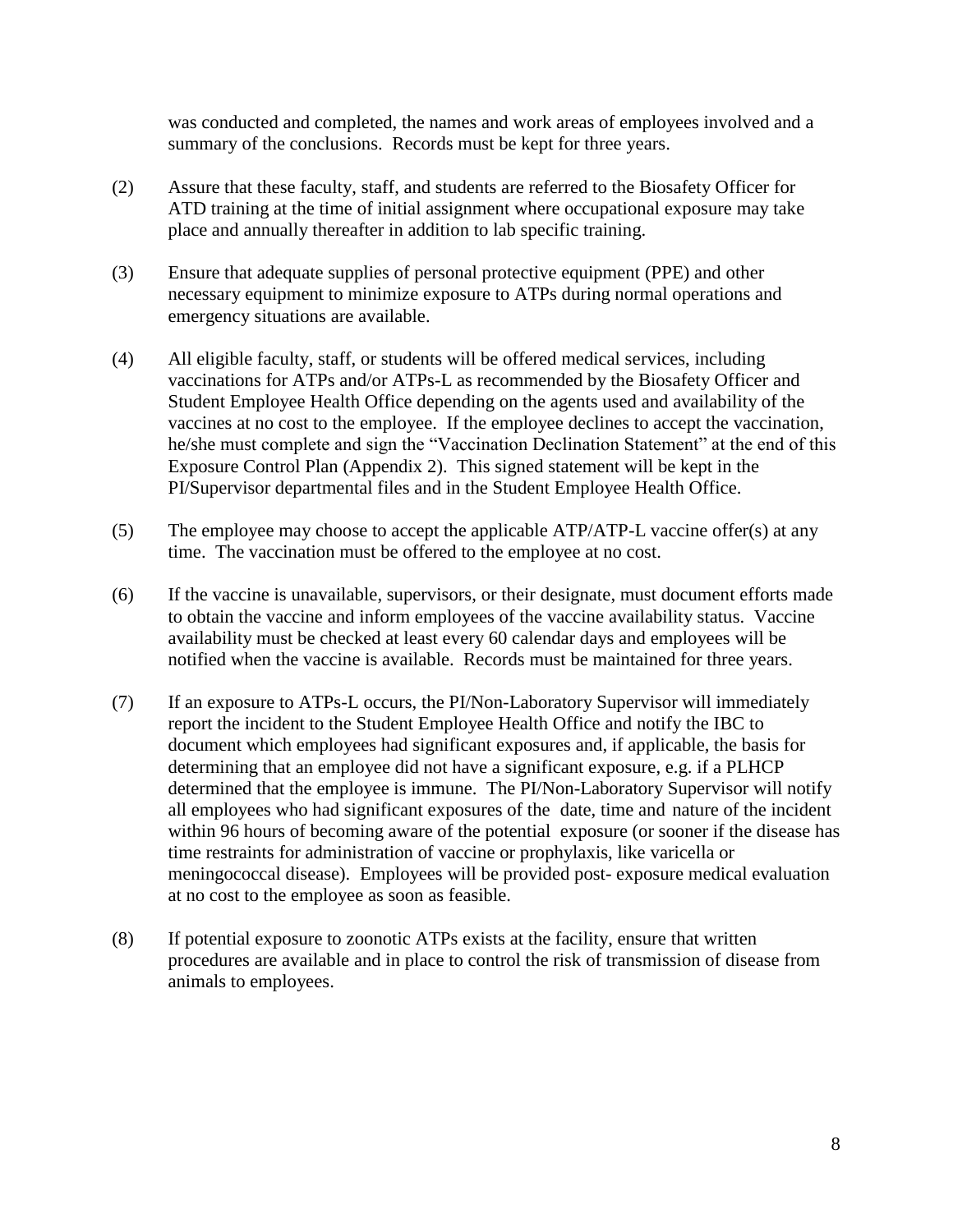### **PROGRAM COMPONENTS**

The ATD Standard requires employers to have feasible engineering and work practice controls in place to minimize employee exposure to aerosols. Employers must also provide PPE and respirators to control exposures to ATPs and/or ATPs-L. In addition, the employer is required to develop, implement and annually review a written Exposure Control Plan (ECP) in accordance with CCR, Title 8, [§ 5199.](http://www.dir.ca.gov/title8/5199.HTML) The Exposure Control Plan template may be downloaded from the [Biosafety webpage.](http://www.westernu.edu/research/regulatory-affairs/research-biosafety/) This plan must include the following:

- Identification of a qualified biosafety officer who will be responsible for implementing the Plan.
- A list of job classifications, tasks and procedures in which employees may be exposed to ATPs and/or ATPs-L.
- A list of the ATPs and/or ATPs-L that are known or reasonably anticipated to be present in the workplace.
- A stated requirement that all incoming materials containing ATPs-L are treated as containing the virulent or wild-type pathogens until there is laboratory verification that the pathogen has been deactivated or attenuated.
- Engineering controls to minimize exposure, including equipment such as biosafety cabinets.
- Safe handling procedures and a list of prohibited practices, such as sniffing in vitro cultures that may increase employee exposure to infectious agents.
- Effective decontamination and disinfection procedures for surfaces and equipment.
- Description of PPE, including respirators.
- Identification of operations or conditions that require the use of respiratory protection.
- Emergency procedures for uncontrolled releases within the facility and untreated releases outside of the facility.
- A medical surveillance program that includes CDC or California Department of Public Health vaccination recommendations, annual tests for latent TB infection (if applicable), and medical follow-up for employees with exposure to an ATP and/or ATP-L.
- Procedures for communication of hazards and initial and annual employee training showing active involvement.
- Procedures for annual inspections of laboratory facilities.

In addition, the ATD Standard also requires employers to keep records of training, medical services (including the unavailability of vaccines and respiratory protection), exposure incidents, inspections and evaluation of engineering controls and other control measures.

# **ATD Training**

All employees with occupational exposure to ATPs and/or ATPs-L must participate in a training program. All personnel must be informed of the hazards associated with the work performed and proper safety precautions. ATD training is required at the time of initial assignment to tasks where occupational exposure may occur and annually thereafter. In addition, training is required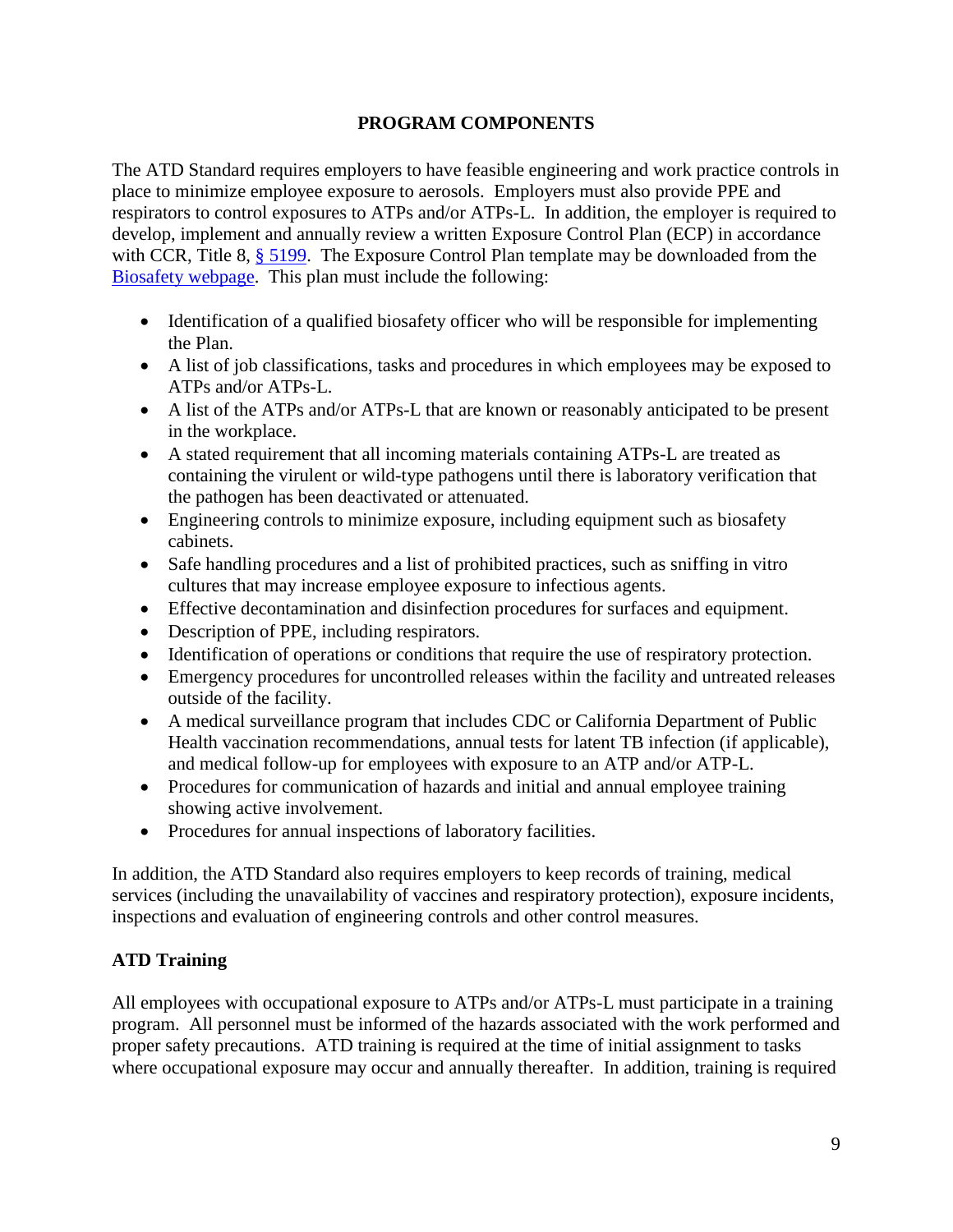when changes occur, such as the introduction of new engineering or work practice controls or modification of tasks and procedures.

# **Medical Services**

# **A. Respiratory Protection**

The PI or Non-Laboratory Supervisor shall provide all employees with occupational exposure to ATPs and/or ATPs-L with a respirator that is at least as effective as an N95 filter face mask respirator unless the BSO's evaluation of respiratory hazards determines that a more protective respirator is necessary. The following employees are required to participate in the university Respiratory Protection Program and receive medical evaluation in accordance with CCR, Title 8, [§ 5144](https://www.dir.ca.gov/title8/5144.html) prior to fit testing:

- Employees that enter an AII room or area in use for AII.
- Employees present during procedures or services for an AirID case or suspected case.
- Employees performing repairs, replacements, or maintenance on air systems or equipment that may contain or generate aerosolized pathogens.
- Employees working in an area where an AirID case or suspected case is present or during decontamination after the person has left the area.
- Employees performing tasks which require use of respirators as indicated in the Exposure Control Plan.
- Employees transporting an AirID case or suspected case within the facility or in an enclosed vehicle when the patient is not masked.

# **B. Prevention and Surveillance**

Employees with occupational exposure will be provided with medical services for TB and other ATDs and infection with ATPs and/or ATPs-L at no cost to the employee. All medical services will be kept confidential.

# **Vaccination**

PIs or Non-Laboratory Supervisors are responsible for ensuring that all employees with potential occupational exposure to ATPs and/or ATPs-L are offered the applicable vaccinations at no charge to them. Vaccinations shall be made available to all employees with occupational exposures unless the employee has already received the vaccine or it is determined the employee has immunity or that the vaccine is contraindicated for medical reasons. Supervisors or their designate must inform all new employees of the vaccination program within 10 working days of their employment start date. If an employee declines to be vaccinated, the Supervisor must ensure that the employee signs the Vaccination Declination Statement provided in the Exposure Control Plan template and that a copy is on file in the Student-Employee Health Office. If the vaccine is unavailable, supervisors or their designate must document efforts made to obtain the vaccine and inform employees of the vaccine availability status. Vaccine availability must be checked at least every 60 calendar days and employees will be notified when the vaccine is available.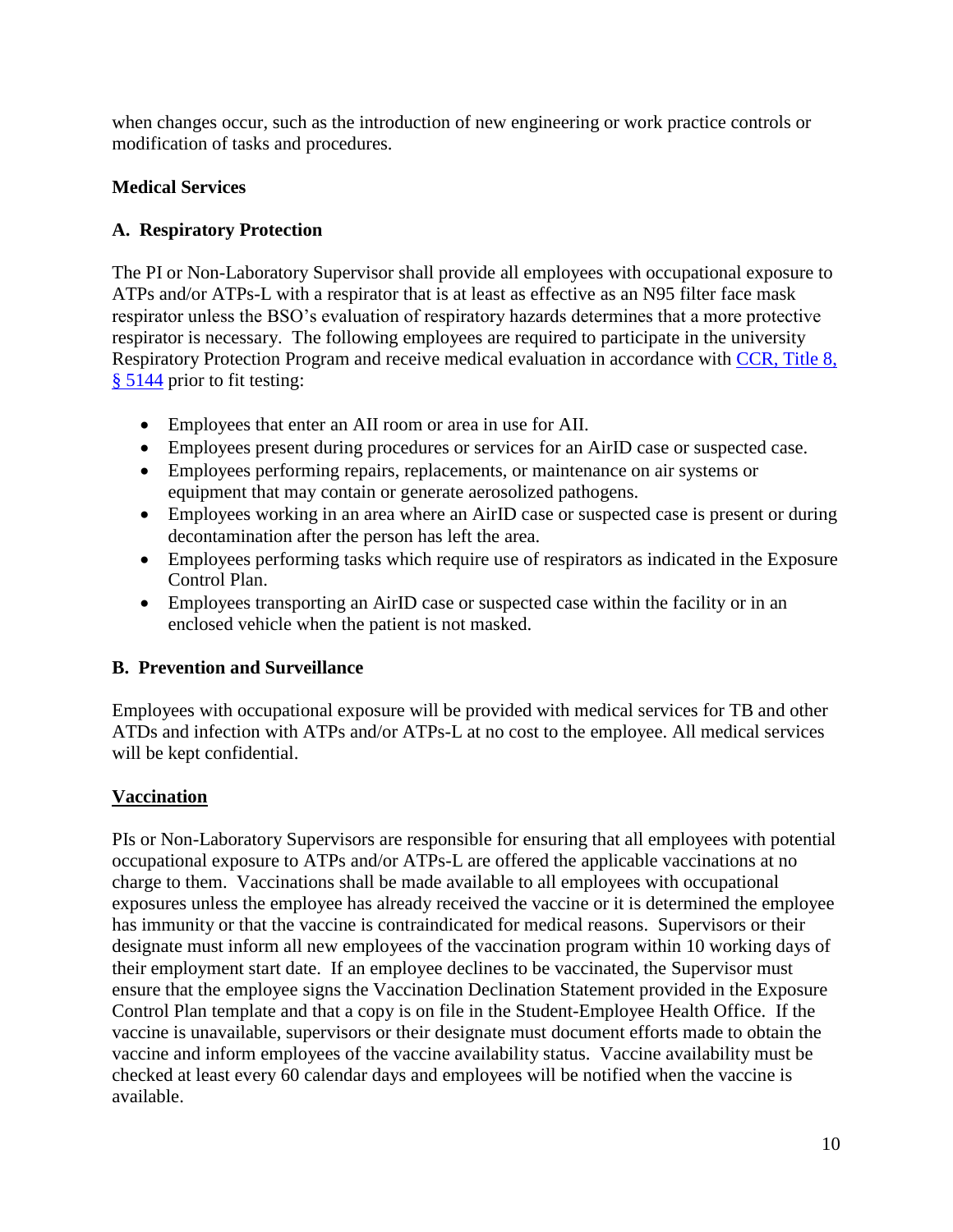WesternU encourages employees to be vaccinated. However, the employee may decline the vaccination. Accepting vaccination is not a condition of employment. If you decide not to be vaccinated but later change your mind, you may still receive the vaccination(s) at no cost to you.

To obtain the vaccine(s), contact the Student-Employee Health Office at x-3871 within the tenday period. The following is a table for ATD vaccination recommendations for susceptible health care workers from the [Immunization Branch](http://www.cdph.ca.gov/programs/immunize/pages/default.aspx) of the California Department of Public Health.

| <b>Vaccine</b>                                          | Schedule                               |
|---------------------------------------------------------|----------------------------------------|
| Influenza                                               | One dose<br>annually                   |
| Measles                                                 | Two doses                              |
| <b>Mumps</b>                                            | Two doses                              |
| Rubella                                                 | One dose                               |
| Tetanus, Diptheria<br>and Acellular<br>Pertussis (Tdap) | One dose,<br>booster as<br>recommended |
| Varicella-zoster<br>(VZV)                               | Two doses                              |

# **TB Assessments and Conversion Follow-Up/Recording**

Healthcare employees with occupational exposure will be offered assessment for latent TB infection (LTBI). Employees with TB positive baseline results are offered an annual symptom screen. If an employee experiences a TB conversion, they will be referred to a knowledgeable PLHCP for evaluation and treatment. If the employee is a TB case or suspected case, the supervisor will request that the PLHCP do the following:

- Inform the employee and local health officer.
- Consult the local health officer regarding infection control recommendations.
- Provide a written recommendation for the employee to be removed from the workplace as a precaution until the employee is determined to be noninfectious (employee status will not be affected).

If an occupational TB conversion has occurred, the supervisor will work with the BSO to investigate the circumstances of the conversion and correct any deficiencies found during the investigation.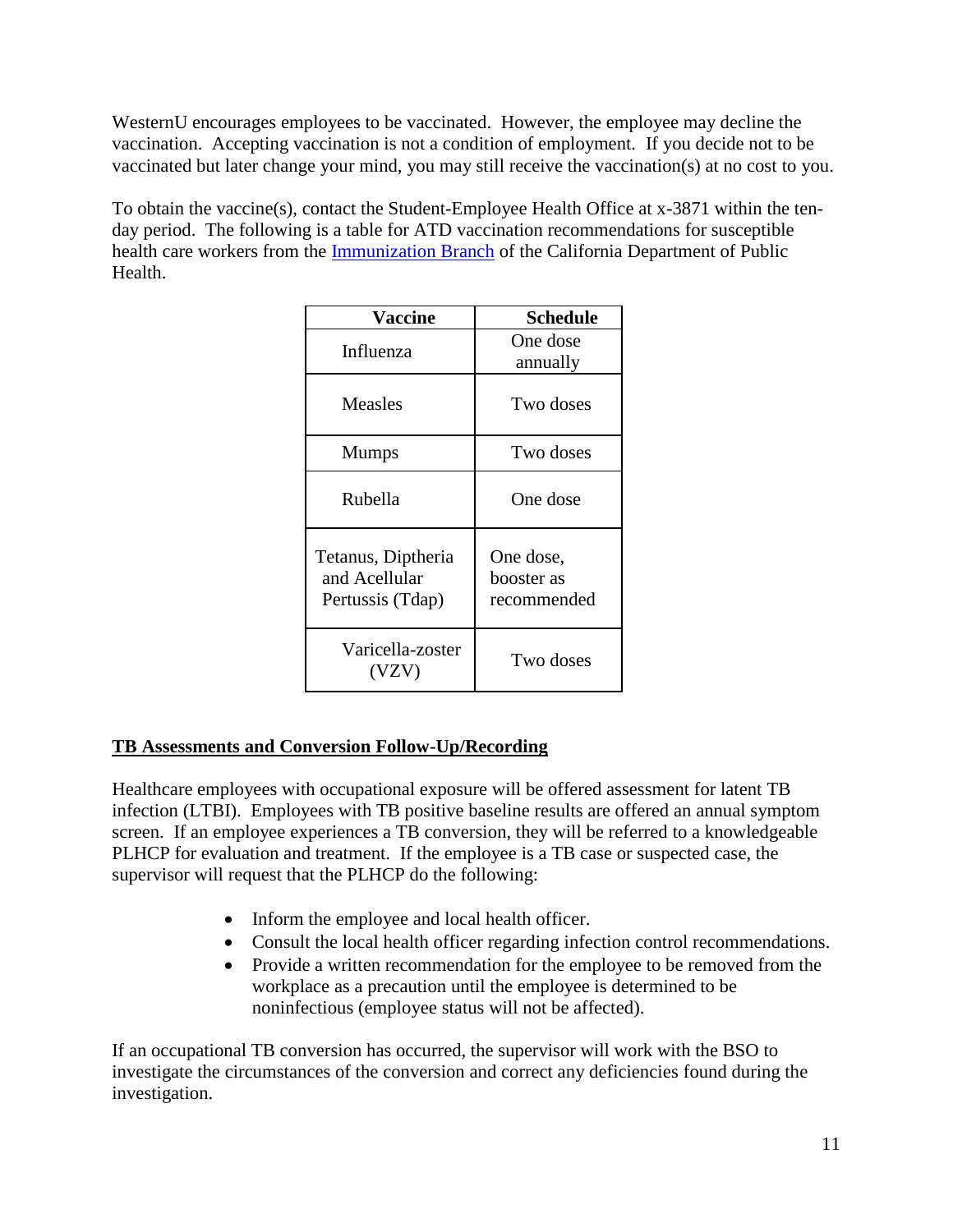### **C. Exposure Incidents Post-Exposure**

Any exposure, e.g. inhalation of ATPs or ATPs-L, resulting in direct, unprotected contact with ATPs or ATPs-L gives you the right to prompt medical evaluation and treatment with a qualified physician familiar with evaluation and treatment protocols as recommended by the CDC. These services will be provided to the employee at no cost.

After any direct exposure to ATPs-L through a needlestick, immediately wash the affected area with soap and water and NOTIFY A SUPERVISOR. For splashes with ATPs-L, remove contaminated clothing and dispose of as biohazard waste. Rinse the affected area with water for 15 minutes. If necessary, seek medical attention. If ATP or ATPs-L inhalation has occurred, immediately seek medical attention.

If an exposure to ATPs-L occurs, the PI/Non-Laboratory Supervisor will immediately report the incident to the Student Employee Health Office at x-3871 and notify the IBC to document which employees had significant exposures and, if applicable, the basis for determining that an employee did not have a significant exposure, e.g. if a PLHCP determined that the employee is immune. The PI/Non-Laboratory Supervisor will notify all employees who had significant exposures of the date, time and nature of the incident within 96 hours of becoming aware of the potential exposure (or sooner if the disease has time restraints for administration of vaccine or prophylaxis, like varicella or meningococcal disease). Employees will be provided postexposure medical evaluation at no cost to the employee as soon as feasible.

### **INSPECTIONS AND EVALUATION OF CONTROLS WITHIN THE LABORATORY**

The BSO will be kept informed of any renovations of a facility where ATPs-L are used to ensure that construction and renovation are in accordance with the latest edition of BMBL and CCR, Title 8, [§ 5199.](http://www.dir.ca.gov/title8/5199.HTML)

The PI/Non-Laboratory Supervisor is responsible for registering research involving materials that may contain airborne pathogens with the IBC prior to the start of research. Laboratory inspections will be conducted at least annually for laboratories working with ATPs-L. Laboratory inspection forms will be kept on file with the IBC.

# **AEROSOL TRANSMISSIBLE DISEASES – ZOONOTIC**

In addition to the ATD Standard, compliance with the zoonotic standard may also be required. The Aerosol Transmissible Diseases – [Zoonotic](https://www.dir.ca.gov/title8/5199-1.html) standard applies to the following facilities, service categories or operations at WU:

- Operations involving the management, capture, sampling, transportation or disposal of wild birds or other wildlife.
- Veterinary, animal inspection and other animal health operations.
- Importers of live animals and untreated animal products.
- Laboratory operations involving samples, cultures or other materials potentially containing zoonotic ATPs.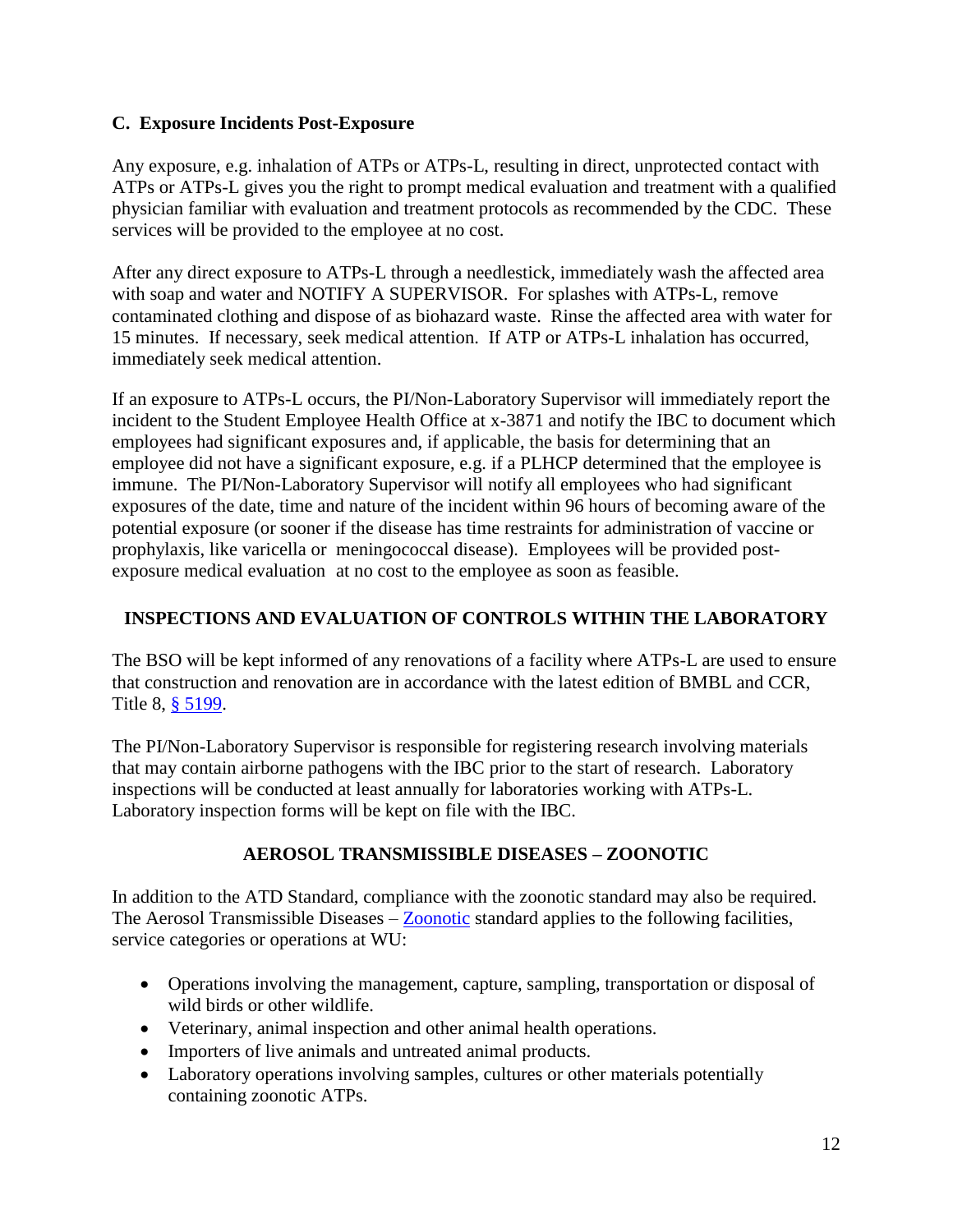Under the Standard, facilities, operations or services that fall into the above scope are required to establish, implement and maintain effective procedures for preventing employee exposure to zoonotic ATPs. The procedures shall include sanitation, investigation of occupational injuries and illnesses, training, PPE, and biosecurity if applicable. The procedures must include the following:

- A detailed work plan that includes an assessment of the risks to employees (including biological, chemical, physical and safety hazards) and a description of site control measures (including designation of restricted contaminated areas and contamination reduction zones).
- A list of all jobs, tasks or procedures where occupational exposure may occur.
- The measures taken to control employee exposure through the following:
	- o Engineering and work practice controls and exposure monitoring.
	- o Procedures for the safe handling of hazardous substances.
	- o Procedures for the application of toxic or asphyxiant gases, if applicable.
	- o Respiratory protection.
	- o PPE
	- o Decontamination procedures.
	- o Disposal of animal waste and contaminated PPE.
	- o Medical services.
	- o Training.
	- o Recordkeeping.
- Procedures to provide employees access to drinking water and sanitation facilities.
- Procedures to protect employees from the risk of heat illness.

This standard requires that employers provide all safeguards, including PPE, respirators, training, recordkeeping and medical services.

# **COMPETENCY ASSESSMENT AND TRAINING REQUIREMENTS**

In addition to laboratory and agent specific training received in the facility, training is provided to each employee with occupational exposure to ATPs, ATPs-L or zoonotic ATPs. All employees must complete all required training. Depending on the work environment, employees will be directed towards ATD training for the laboratory or for the healthcare setting and zoonotic ATP training where applicable. Training occurs:

- At the time of initial assignments to tasks that puts the employee at occupational exposure.
- At least annually after the initial training.
- When changes occur, such as the introduction of new engineering or work practice controls or modification of tasks and procedures.